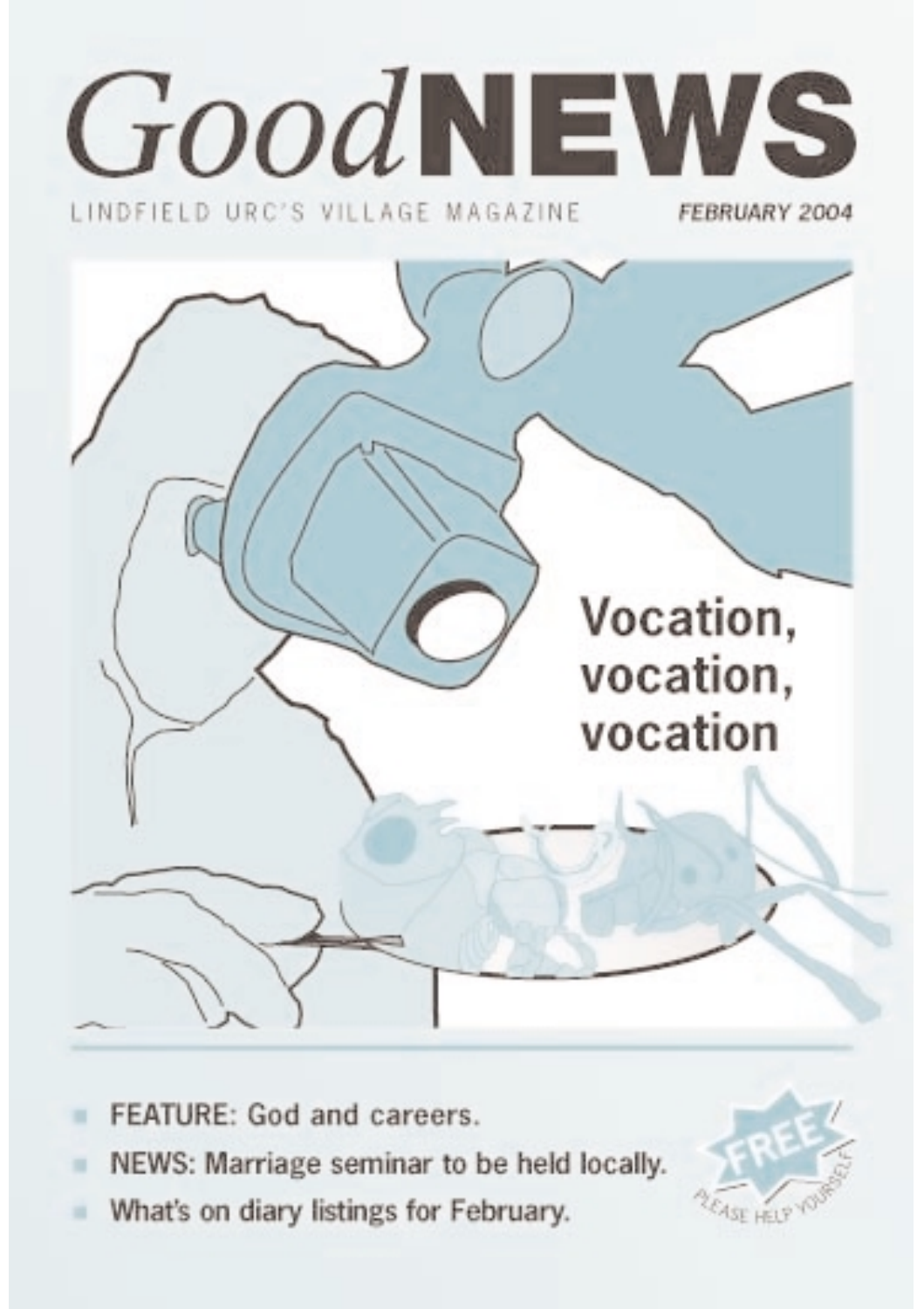## Great followers needed

**"Are all apostles? Are all prophets? Are all teachers? Do all work miracles? Do all have gifts of healing? Do all speak in tongues? Do all interpret? (1 Corinthians 12: 29–30, NIV)**

The obvious answer is: "Of course not!"

As an interesting interpretation on the above verses, I recently came across a story from Africa that I think is worth sharing:

A young woman wanted to go to college to train for Christian ministry. But her heart sank when she read the application that asked, "Are you a leader?"

Being both honest and conscientious, she wrote 'no' and returned the application, expecting to be rejected.

To her surprise, she received this reply from the college, "Dear Applicant: A study of the application forms reveals that this year our college will have 1,452 new leaders. We are accepting you because we feel it is imperative that they have at least one follower!"

True, the church today needs great leaders, but of equal importance is the need for great followers; and that each of us uses our God–given gifts for the good of all. We will each be



rewarded, not according to the gifts we have been given, but according to our faithfulness in using what we have been given for the work and glory of God.

The above story (found on the internet) was contained in an article which ended with a helpful prayer:

"Dear God, thank you for the gifting you have given to me. Please help me to dedicate this in loving service to you (no matter how small my gift may seem) and thereby help make my world a better place in which to live. Gratefully in Jesus' name. Amen"

*Colin Bones, minister*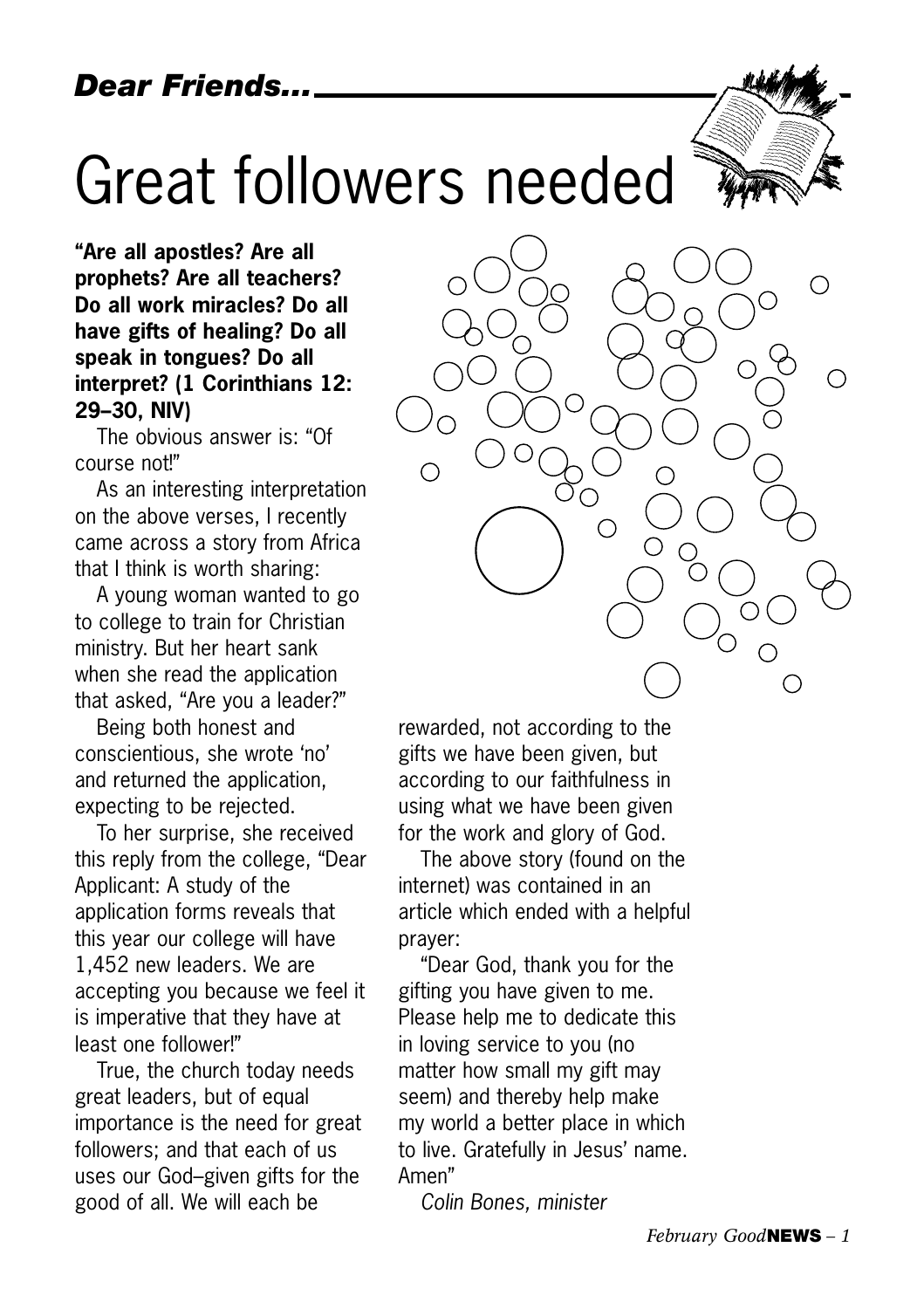## *Good***NEWS**

*This magazine is produced by: Lindfield United Reformed Church, 50 High Street, Lindfield, West Sussex RH16 2HL. © Lindfield URC 2004*

**Editor:** David Tingley <david@visualeclipse.co.uk> Tel: 01444 451024 **Editorial Oversight:** Hilary Shepherd **Additional Photography:** Chris & Nicola Saunders and John Barling.

**Green Jelly**: Jackie Griffiths & Clare Nibloe

**Copydate** for the March edition is 5pm, Thursday 12th February 2004. All contributions should be given to the editor by this time via email, or paper copy can be placed in the "GoodNEWS" pigeon hole at the rear of the church. Please ensure that you include contact details in case of query.

## **Directory**



**Minister:** Rev Colin Bones 52 High Street, Lindfield RH16 2HL Office: 01444 487607 Home: 01444 483803 Email: colin@lindfieldurc.org.uk

**Secretary:** Mr Ron Goodenough "Downside" Stone Quarry Road, Chelwood Gate RH17 7LS Tel: 01825 740351; Fax: 01825 740157 Email: ron@rgoodenough.freeserve.co.uk

**Assistant Secretary:** Mrs Sue Waller Tel: 01444 455047 Email: susanwaller@lineone.net

**Treasurer:** Mr Barry Piper Tel: 01444 456823 Email: barrypiper@aol.com

*A list of serving Elders can be found in Who's Who?*





**One of the great strengths of the Church, I have always said, is the variety of people of which it is made up.**

Within our pages (beginning at page 4) this month, we take a cross-section of those in our church, and ask them to talk about their work, be it Christian or secular. This ties up with Vocations Sunday within the URC on 8th February.

I should note thanks to all those who contributed to this feature, but especially Jean Gardiner, whose name I omitted from the picture pages credits! Sorry, Jean.

The heart-felt messages of thanks are also indicative of the kind of church/people we are too: another generous helping is served in *Family News* on page 8.

Mike Gardiner keeps us on track through the book of John – our contribution to your range of Bible study materials (p.15)

Other 'usuals' include Nikki Taylor's news (p. 17) and the prayer diary (p. 3). Away from the 'norm' is exciting news of a marriage seminar in Crawley by Rob Parsons: see page 11. *David Tingley,* editor

PS: You *may* have received a Reader Survey with this magazine – if you did, please assist us by coompleting it and returning it to the church by 12th Feb.Thanks.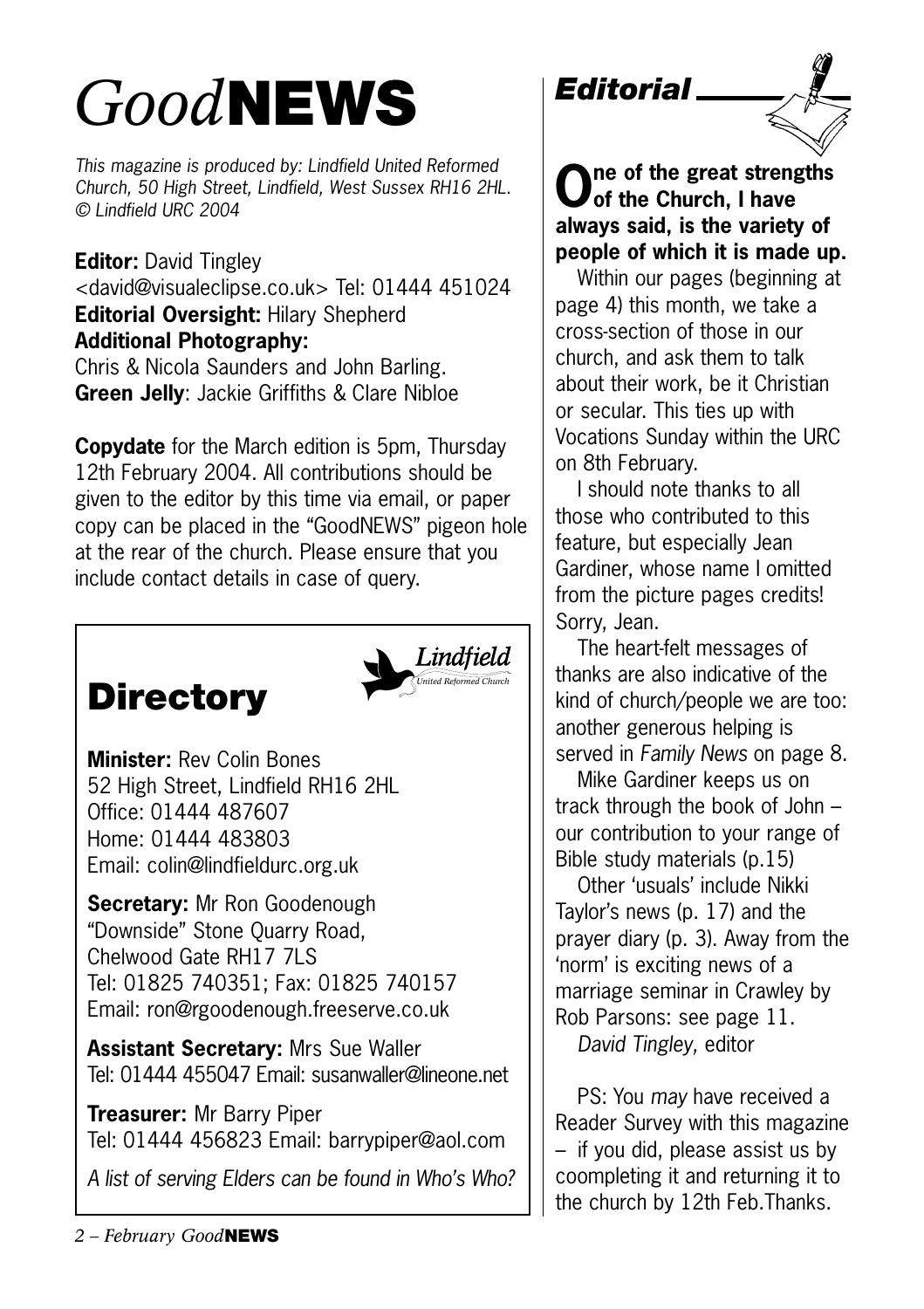## *Prayer Diary*

| $rac{2}{5}$    | Pray for our children and young people.<br>Remember their teachers and leaders, the Brigade<br>officers/helpers and those who staff the creche on Sunday.<br>All those who work 'behind the scenes' at LURC.                                              |
|----------------|-----------------------------------------------------------------------------------------------------------------------------------------------------------------------------------------------------------------------------------------------------------|
| NON            | Pray for Balcombe URC: the secretary, Leonie Wren, and elders.<br>Uphold those working within the URC Southern Province: the<br>moderator, Nigel Uden, and commissioners.                                                                                 |
| <b>TUE</b>     | • Week of Prayer for Christian Unity – 18th-25th January.<br>Pray for the clergy and members of All Saints Church in the village.<br>• Also for Trevor Lewis and members at the Evangelical Free Church.<br>The work of Haywards Heath Churches Together. |
| WED            | Remember those who go into local schools to take assemblies.<br>Pray for all teachers and staff at schools and colleges in this area.<br>Especially uphold those church members who are teachers.                                                         |
| <b>THUR</b>    | • Pray for the work of Prison Fellowship; our mission focus this month.<br>Remember those attending and running the ALPHA Course here<br>and at All Saints; that we may see lives changed by Jesus.                                                       |
| $\bf{\bar{g}}$ | • Uphold the visit of lan Cole for a weekend focussed on Prayer;<br>28th & 29th February.<br>St Luke's URC, Silverhill, would value our prayers.<br>Meeting of District Council (URC), 25th January.                                                      |
|                | • Pray for the homeless; Sunday 25th January is Homeless Sunday.<br>• Remember the work of Tearfund in Latin America/Caribbean.<br>Those working to relieve suffering from HIV/Aids.<br>Pray for all those working in medical research.                   |

 $\overline{\phantom{0}}$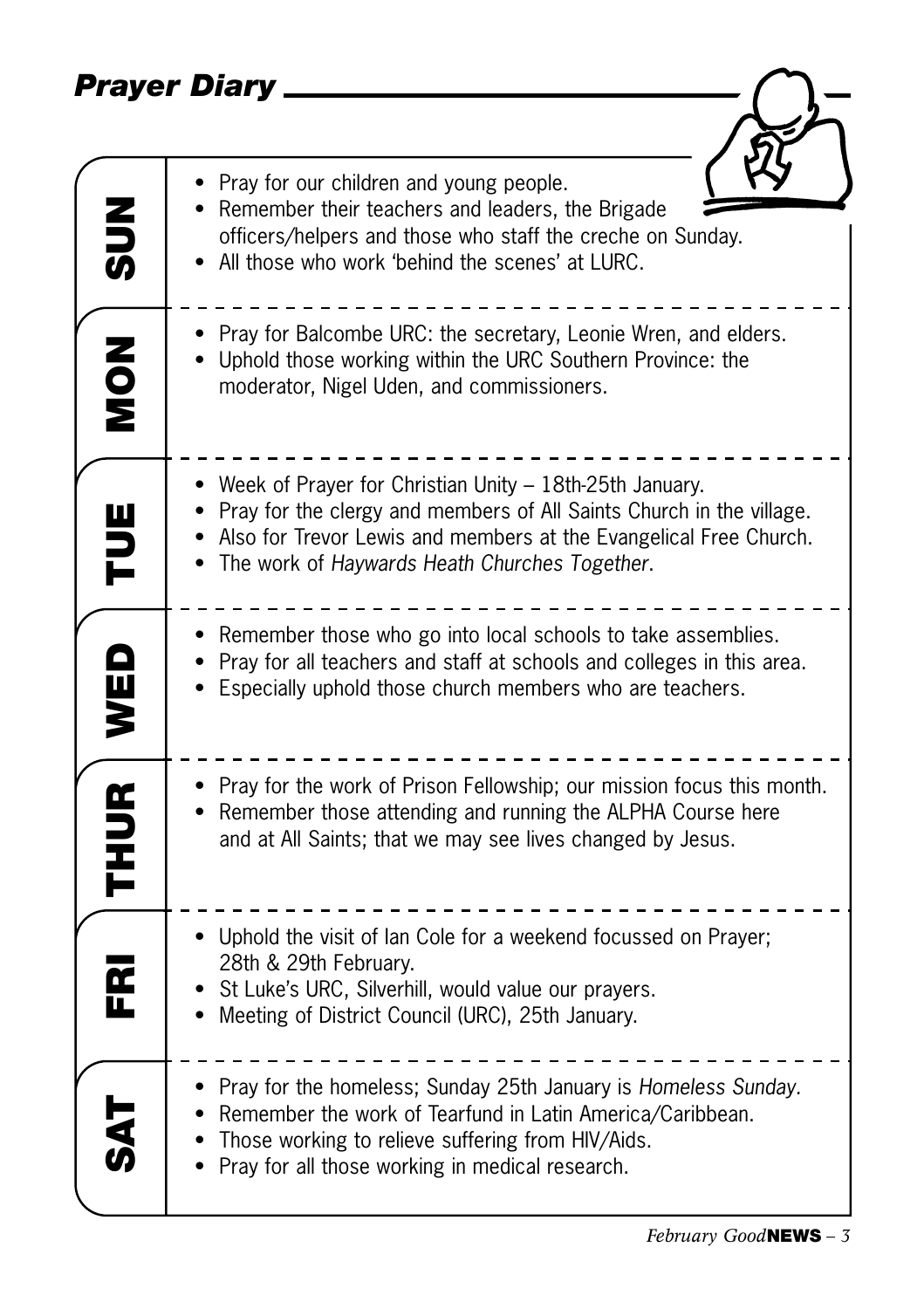# Job descriptions

**The dictionary defines vocation as: "a strong feeling of fitness for a particular career or occupation". It also, in religious contexts, calls a vocation a divine call. In our magazine feature this month, we ask five church members to say** *why* **they are doing** *what* **they are doing. For some they heard a definite 'call' from God, as they made their ocupational choices. Others felt more of a natural affinity to their particular line of work. Either way, they are real people doing real jobs.**

## **Retrospective: Called to work overseas**

**When God called us to leave our professions of insurance underwriter and teacher and enter full–time Christian service, some people thought it strange that we should be leaving family and friends and going overseas.**

"There's so much need in this country," they said. But God had been speaking to us for several years. We had for some time been enjoying an annual missionary houseparty, where, by the swimming pool and tennis courts, we rubbed shoulders with Christian workers on home leave and heard about the blessings and challenges of Christian witness in distant places. It was natural that we should commit ourselves to pray regularly for missionaries we'd

met and situations we'd heard about. We read books like "God, That's Not Fair!" by Dick Dowsett of OMF, in which he grieved to see gifted Christians stockpiled in British churches, whilst those gifts were so desperately needed elsewhere. And we couldn't avoid texts that jumped out at us from our daily Bible readings, like 2 Cor 5v14–15 (which eventually went on to our prayer card).

We were challenged by the need for mature Bible teachers in Brazil (we were in our 40s), and we spent ten very satisfying years there. There was a cost, of course. The frustratingly slow process of stumbling through language learning is especially hard for mature people, who are used to being respected rather than pitied. The homesickness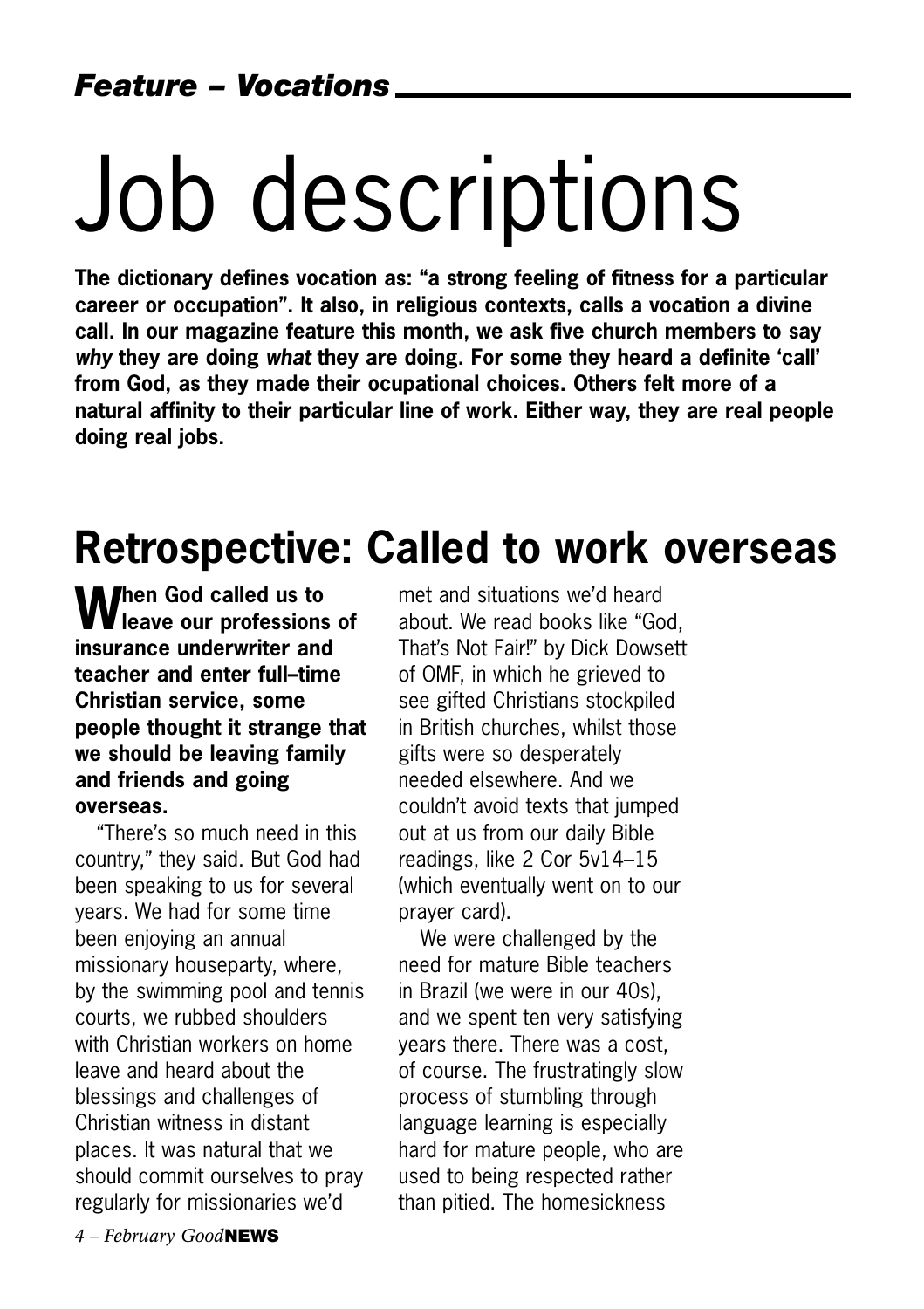for all things British hit us at certain times (how we longed for a crisp frosty morning!). And parting from our three children aged 16 to 24 was the most painful experience of all.

But there were compensations, as Jesus promised (Mark 10v29–30). We became better people for being immersed in a culture where human warmth is valued more than correctness and timekeeping. Our family enjoyed several wonderful visits to us. Our lives were enriched by the development of our gifts (including some we didn't know we had) and by Brazilian friendships which, thanks to email, are still strong after seven

years. And it humbles us to know that there are Christians in Brazil who thank God that we obeyed His call.

Lots of things have changed in the last twenty years, but the imbalance between Christian workers in the West and in the Third World is still a reproach to our complacency. Could God be calling you to do something to make the situation just a little less unfair?

*Jean and Mike Gardiner*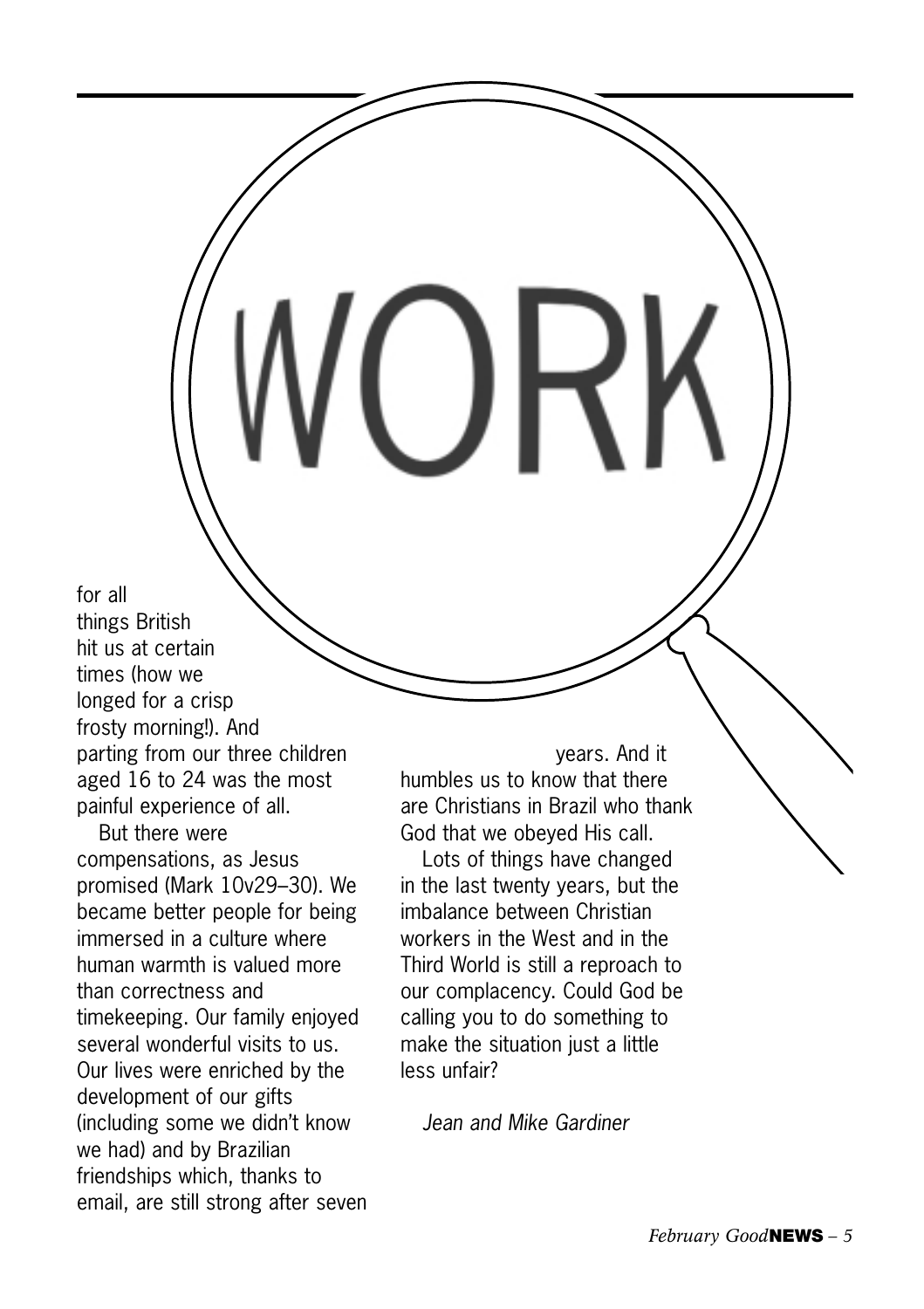## Martin Hall: My "calling" as an entomologist!

#### **I grew up as a child in East Africa and, therefore, it seemed natural to take a great interest in 'all creatures great and small'.**

My brothers and I used to have praying mantids, beetles and bats flying around inside our mosquito nets! Those early seeds of fascination took root and my working life has been spent studying all creatures, with an emphasis on the small ones – bugs to most people!

So, my 'calling' to my profession seems to be on the surface a case of following my own selfish interests rather than following a calling from God. However, God works in mysterious ways and who knows exactly what God has planned for me in the work I do, today

and in the future. The thing I do know and appreciate is what a tremendous privilege it is  $\sigma$ for me to study some of God's products close–up and attempt to understand how just a small part of them works: whether it's looking at the mating behaviour of tsetse flies or discovering how blowflies savour their food with their tiny feet on the ends of which are their even tinier taste receptors! Sounds esoteric, but some of this work does have practical benefits – such as in medicine (maggot therapy), helping farmers combat pests and aiding the police in criminal investigations. *Martin Hall*

## Getting my hands dirty

## **The school careers adviser asked the question: "What am I going to do for my work experience?" I explained I didn't have a clue, but that I was 'practically minded'.**

She organised for me to go to a local garage and try out the mechanic 'thing'. It was long days but I loved it! After school I managed to get a job in another dealership, where I did my apprenticeship, going one day a week to college to do the theory.

I still enjoy my job and that's why I think this is my vocation. I am also sure God is with me in my job as I get a voice in my head, from time to time, which tells me to check something ... and sure enough I find something wrong with that particular part! He, too, is a mechanic! It's good not to be alone.

*Charles Tingley*

*6 – February Good***NEWS**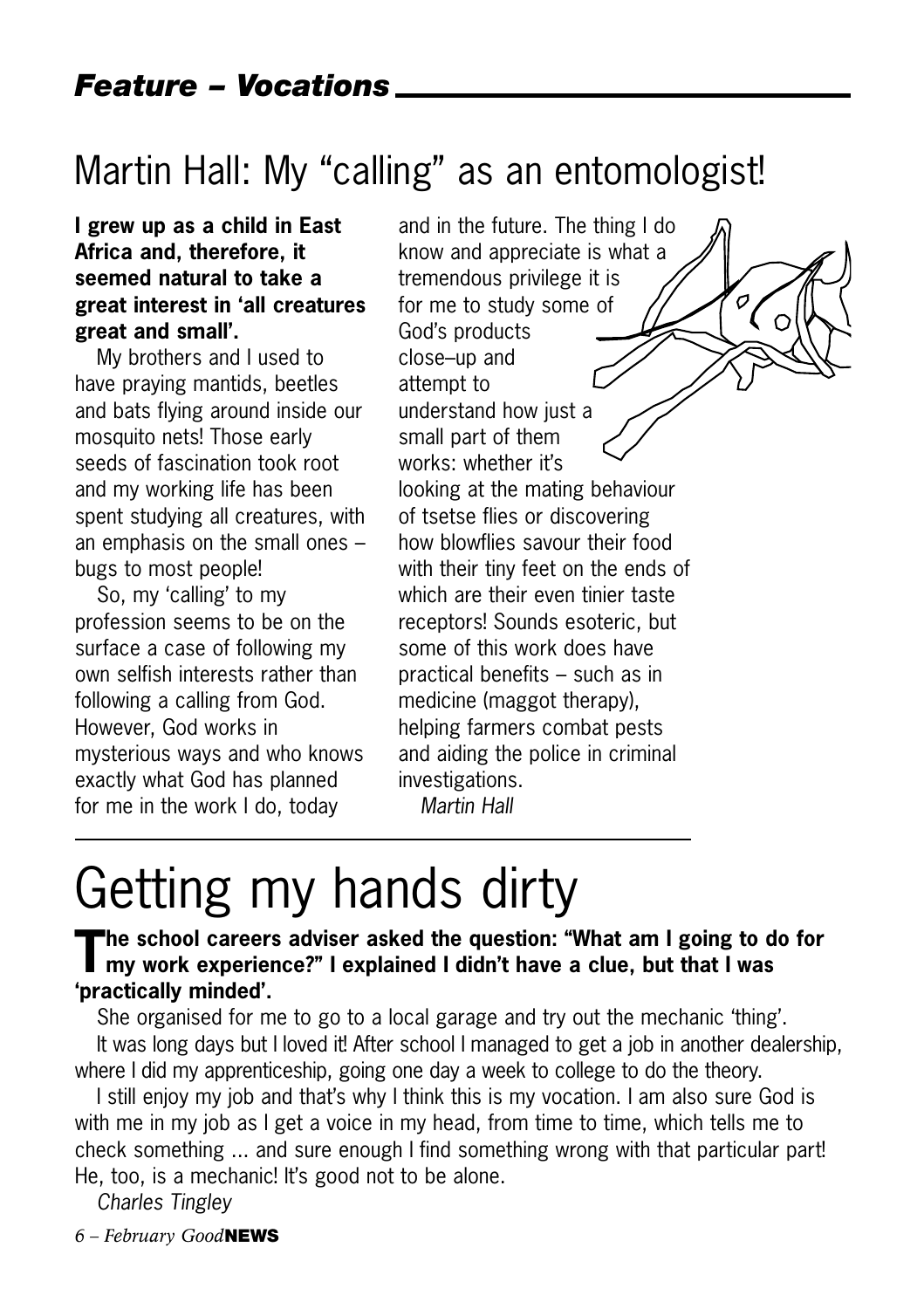## **"You must preach!"**

It was late 1978 and I was being interviewed by Godfrey Chiluba, Head of a Theological College, as to whether I was suitable to be a deacon in the United Church of Zambia. The interview was tough and longer than expected. Suddenly Godfrey pointed at me and said, "You must preach!" He believed that the Holy Spirit had said to him that I should preach and, what is more, Godfrey had the clout to make it happen. About 3 months later I was on the preaching rota!

This was amazing because I had been a committed Christian for only one year. Things like the above experience shape our lives in terms of vocation. From that point on I had to face up to what God wanted me to do with my life. It was a cautious path.

I am of the belief that too many people who feel a call of God in their life believe that it should be to some 'full–time' work for Him. I was an industrial chemist, so surely God's vocation for me was to be the best chemist I can be; being salt and light in the world.

I wrestled with this. Although I felt a call to preach, wasn't it important to be a Christian witness here, at the cutting edge? However, I became a leader,

teacher and lay preacher in the vibrant and growing United Church of Zambia. After a trip home, I contrasted the comparative lack of 'life' in the church in the UK. I believe God said, "Take home to England what you have learned in Africa; Bible-believing faith in the power of the Holy Spirit".

This was affirmed by elders in Zambia and I returned to England in 1980 to test out the call with the sister denomination; the United Reformed Church. A two and a half year period ended with myself, Catherine and others realising that I was indeed called to the ministry that I now exercise in obedience to God. Trying to exercise lay ministry whilst working in the oil industry did not work out – this was one of many steps that God led me through to get to the right place.

It is important to take time and test out your vocation from God and to be sure of your call. In any vocation and service for God there will be joys, but testing times as well. In the hard times it is our sense of knowing we are called that will see us through. It is knowing our sense of vocation that will give us fulfilment in life. *Colin Bones*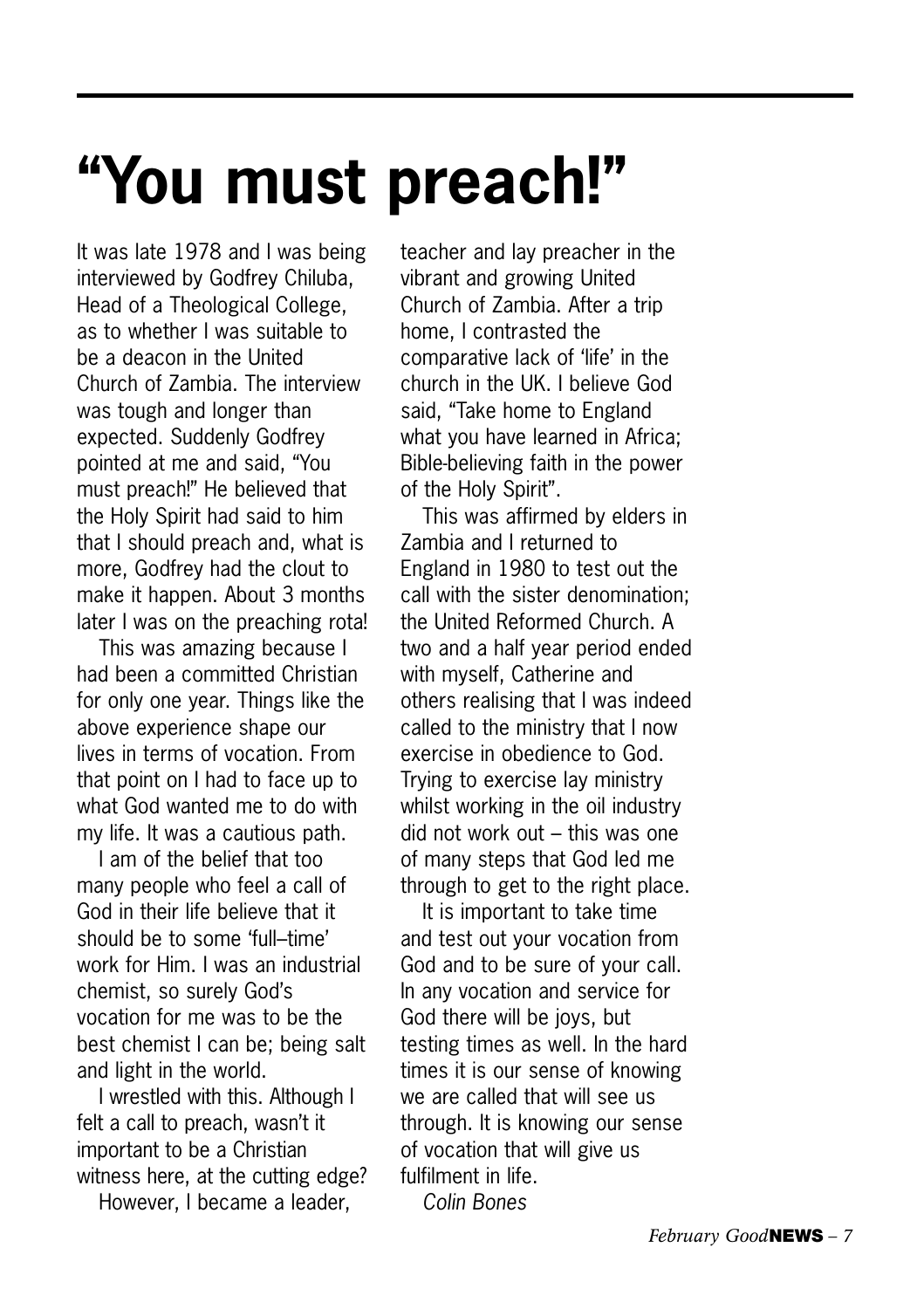## *Family News*

#### **Membership**

A number of folk have been welcomed into membership recently. They are:-

**Arthur & Dorothy Brown**, **Vera Hoad**, **Owen Broughton**, **Derrick & Catherine Roberts**, and **Ray Smith**.

Please add Arthur and Dorothy's address to your Who's Who: 32 Harvest Close, Lindfield RH16 2LW. Tel 01444 482169

### **Congratulations** to **Margaret**

**and Alan Gomme** on the birth of a grandaughter, Hannah Ruby; daughter of Stephen & Cathryn Gilbert and brother to Adam. She was born on 6th January weighing 9lbs.

### **Bereavement**

We offer our love and sympathy to **Kitty Wood** and her family on the recent death of her brother Stan.

### **Thanks**

My thanks to you all for the lovely flowers, cards, visits and support for Betty, but most of all for your prayers during my recent health problems. How blessed we are to belong to such a caring church family. *Roy Billins*

#### **Thanks**

**Audrey & Ray Saunders** would very much like to thank everyone for their prayers, cards, flowers and lifts to the Princess Royal for the duration of Ray's stay in hospital. You are all very kind.

#### **The Fellowship**

We next meet on Wednesday 25th January at 2.45pm when our speaker will be Mr Barry Turnwell; giving us a light hearted look at money over the years. His talk is entitled 'The currency of the Kingdom'.

Do come and join in the felllowship and meet Barry, who comes to us from Bexhill-on-sea.

There will be a bring and buy stall, and tea and biscuits at the end of the meeting.

## **Could you do a cuppa?**

There is a need for people to help with the Teas on Sunday afternoon at Compton House Christian Care Home.

Could you help?

Please call Lesley Sparks for more information: 01444 459466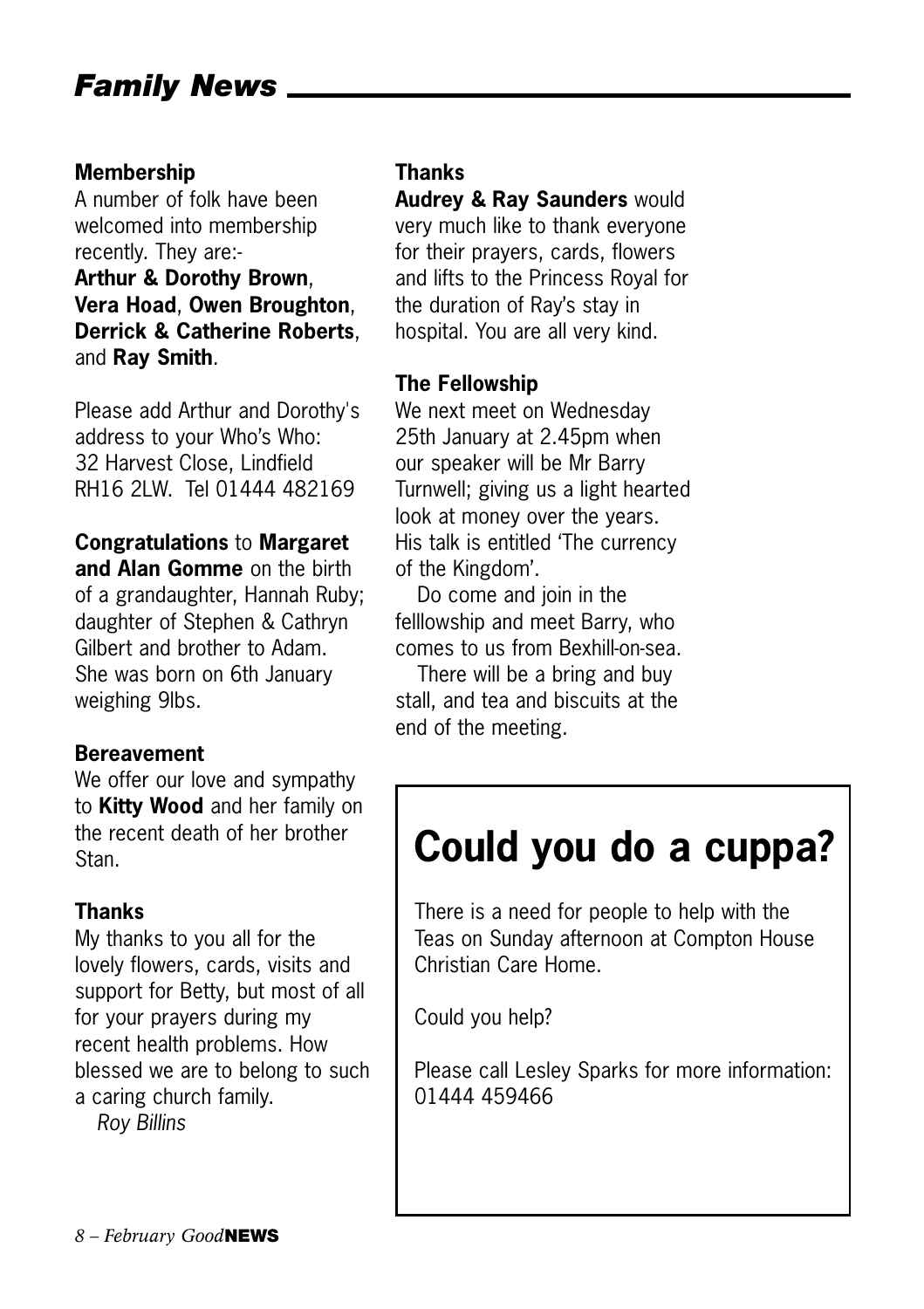### **A note from Mies Brock:**

Looking back to December 2003, I praise God for his goodness and provision for us to be able to come 'home' to Lindfield.

Lawrence is now being cared for in Compton House Nursing Home and I have moved into Harvest Close. I take this opportunity to say a most heartfelt 'thank you' to everyone for the lovely cards, messages, phone calls, flowers, plants and

offers of practical help and hospitality (I could not accept these at the time as 'the children were in charge'!).

Last, but not least, the faithful prayers of many during the 'waiting time' in Bolney. It is only when we go through these experiences that we realise the Lord is in control. Trusting in God's timing is not easy, but God is faithful and His love for us never fails.

*Mies Brock*

### *Balcombe United Reformed Church*

**Bramble Hill, Balcombe, RH17 6HR Contact: Mrs Leonie Wren (01444 811253)**

Our main services are held at 11am on the first and third Sunday of each month and the children usually go out to Sunday School during the second part of the service. Visitors are always welcome.



#### **Speakers for this month are as follows:**

- **1st Hymn Choice Donald Nisbet**
- **15th Rev Colin Bones**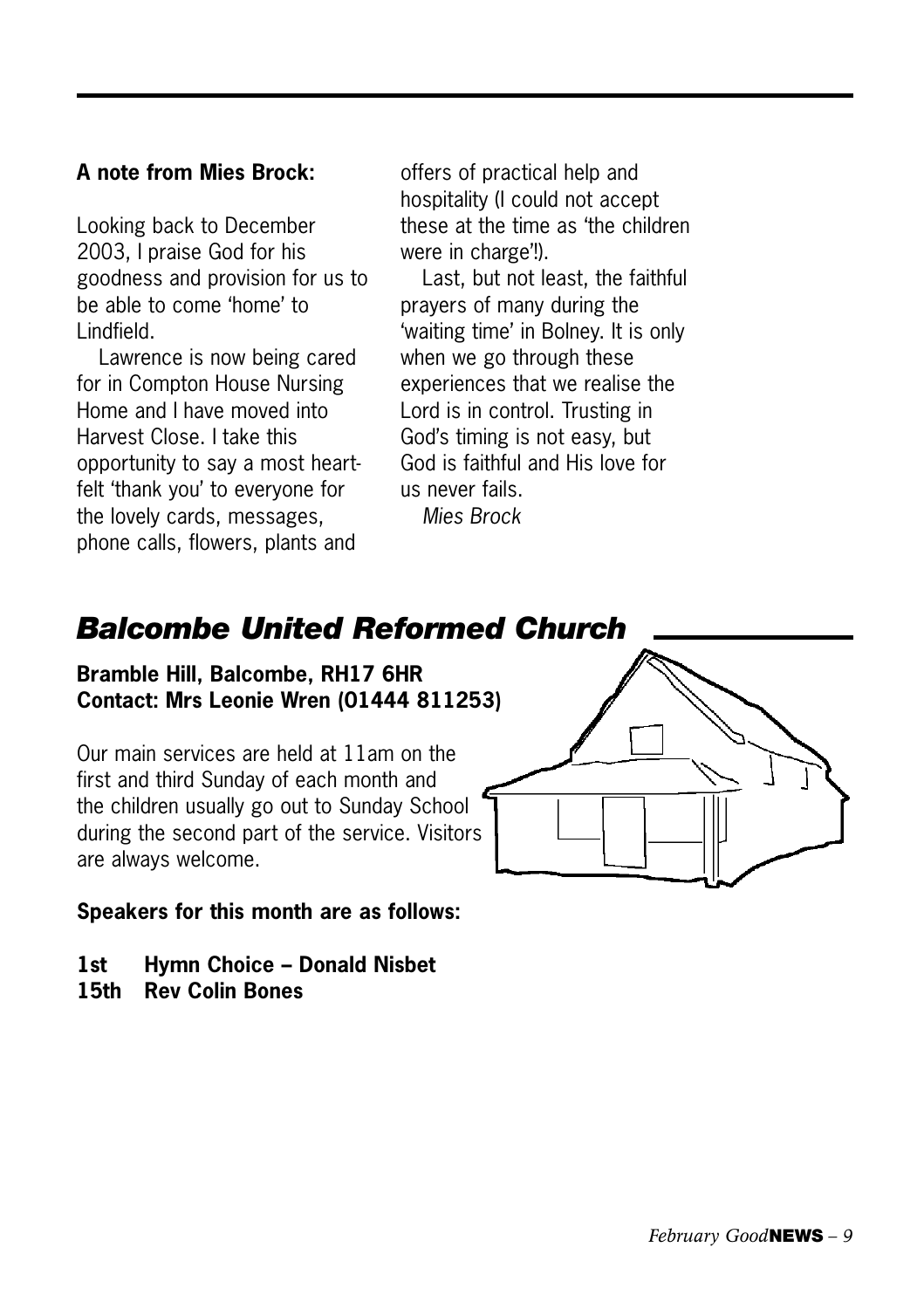## *February diary*

| .st           |               |                                        | 19th                          |                   |                                                 |
|---------------|---------------|----------------------------------------|-------------------------------|-------------------|-------------------------------------------------|
| <b>Sunday</b> | 9.30am        | Communion                              | Thursday                      |                   | House Groups                                    |
|               |               | <b>Adrian Cookney</b><br>& Colin Bones | 22nd                          |                   |                                                 |
|               | 11.0am        | <b>Healing Service</b><br>Colin Bones  | <b>Sunday</b>                 | 9.30am            | David Goodchild<br>& Colin Bones                |
|               | 6.30pm        | David Nibloe &<br>Colin Bones          |                               | 11.0am            | Communion<br>Colin Bones                        |
| 5th           |               |                                        |                               | 6.30pm            | <b>Adrian Cookney</b><br>& Colin Bones          |
| Thursday      |               | House Groups                           |                               |                   |                                                 |
| 8th           |               |                                        | 24th                          |                   |                                                 |
| <b>Sunday</b> | 9.30am        | David Goodchild                        | Tuesday                       | 7.45pm            | Ladies 'In Touch'                               |
|               |               | & Colin Bones                          | 25th                          |                   |                                                 |
|               | 11.0am        | Colin Bones                            | Wednesday                     | 2.45pm            | The Fellowship                                  |
|               | 6.30pm        | Communion<br>David Nibloe &            |                               | 7.45pm            | Elders' Meeting                                 |
|               |               | Dick French                            | 26th                          |                   |                                                 |
| 11th          |               |                                        | Thursday                      | 8.0pm             | Monthly Prayer<br>Meeting                       |
| Wednesday     | 12.30pm Lunch | Fellowship                             |                               |                   | <b>PRAYER WEEKEND</b>                           |
| 12th          |               |                                        |                               |                   |                                                 |
| Thursday      | 5.0pm         | Copy Date for<br><b>March GoodNEWS</b> | 28th<br>Saturday              | 8.0am             | Men's Breakfast                                 |
|               | 8.00pm        | <b>Church Meeting</b>                  |                               | $2.0 -$           | Prayer Seminar                                  |
|               |               |                                        |                               | 4.30pm<br>$7.0 -$ | with lan Cole<br>(repeat of above)              |
| 13th          |               |                                        |                               | 9.30pm            |                                                 |
| Friday        |               | 12.30pm Lunch Fellowship               |                               |                   |                                                 |
| 5th           |               |                                        | <u> 29th</u><br><b>Sunday</b> | 9.30am            | David Goodchild                                 |
| <b>Sunday</b> | 9.30am        | Adrian Cookney<br>& House Group        |                               |                   | & lan Cole                                      |
|               |               | <b>FAIRTRADE STALL</b>                 |                               | 11.0am<br>6.30pm  | lan Cole<br>David Nibloe                        |
|               | 11.0am        | <b>Michael Davies</b>                  |                               |                   | & lan Cole                                      |
|               | 6.30pm        | David Nibloe &<br>Colin Bones          |                               |                   |                                                 |
|               |               |                                        |                               |                   | denotes event not taking place at Lindfield URC |

*10 – February Good***NEWS**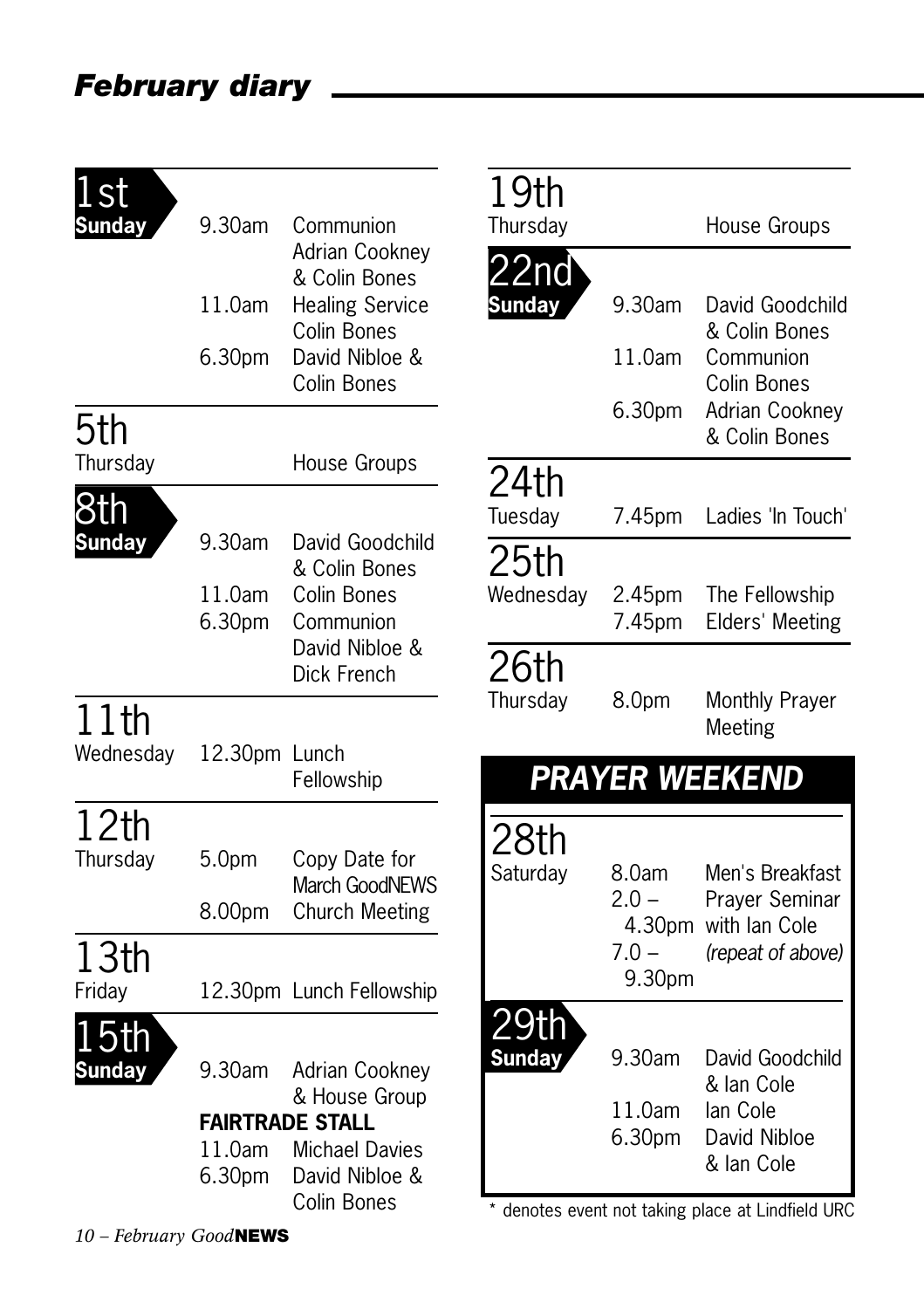## Maintaining Sunday serves and the Maintaining Sunday Serves and Mainted... a healthy marriage

### **FIVE PRINCIPLES TO LAST A LIFETIME**

**An evening with Rob Parsons in person at St Mary's Church, Wakehurst Drive, Southgate, Crawley.**

### Monday 9th February  $7.30<sub>pm</sub> - 10<sub>pm</sub>$

Rob Parsons has addressed over 200,000 people on the subject of relationships and marriage over the past 15 years. He is executive director of Care for the Family and is a best-selling author.

Join Rob Parsons for an evening out together and do what many couples don't do in a lifetime of marriage: give your relationship a 'health check'.

The evening is suitable for anyone over the age of  $16 -$  whether you're thinking of getting engaged, have been married for fifty years, or somewehere in between!

Tickets £5 per person From: Booking Hotline 029 2081 0800



# Sunday services

The **9.30am service** is an opportunity for all age groups to join in a relaxed informal time. There is a crèche, and after about 20 minutes children and young people up to age 14 go out to their own groups on most Sundays.

**Coffee** is normally served between the morning services and after the evening one.

The **11.00am service** is usually more set and formal.

At **6.30pm** it is sometimes a celebration, sometimes a quieter ministry time and sometimes an open communion service or something quite different!

**Personal prayer** is available after every service. Prayer requests and brief statements of praise for answered prayer can be put in the red book on the concourse table. We can also offer personal prayer ministry at home or in hospital.

### We **do not take up an offering** during the services, but all those wishing to give are invited to place a gift in one of the bowls at the doors before or after the service. Thank you.

Cassette **recordings of services** can be borrowed free from the church.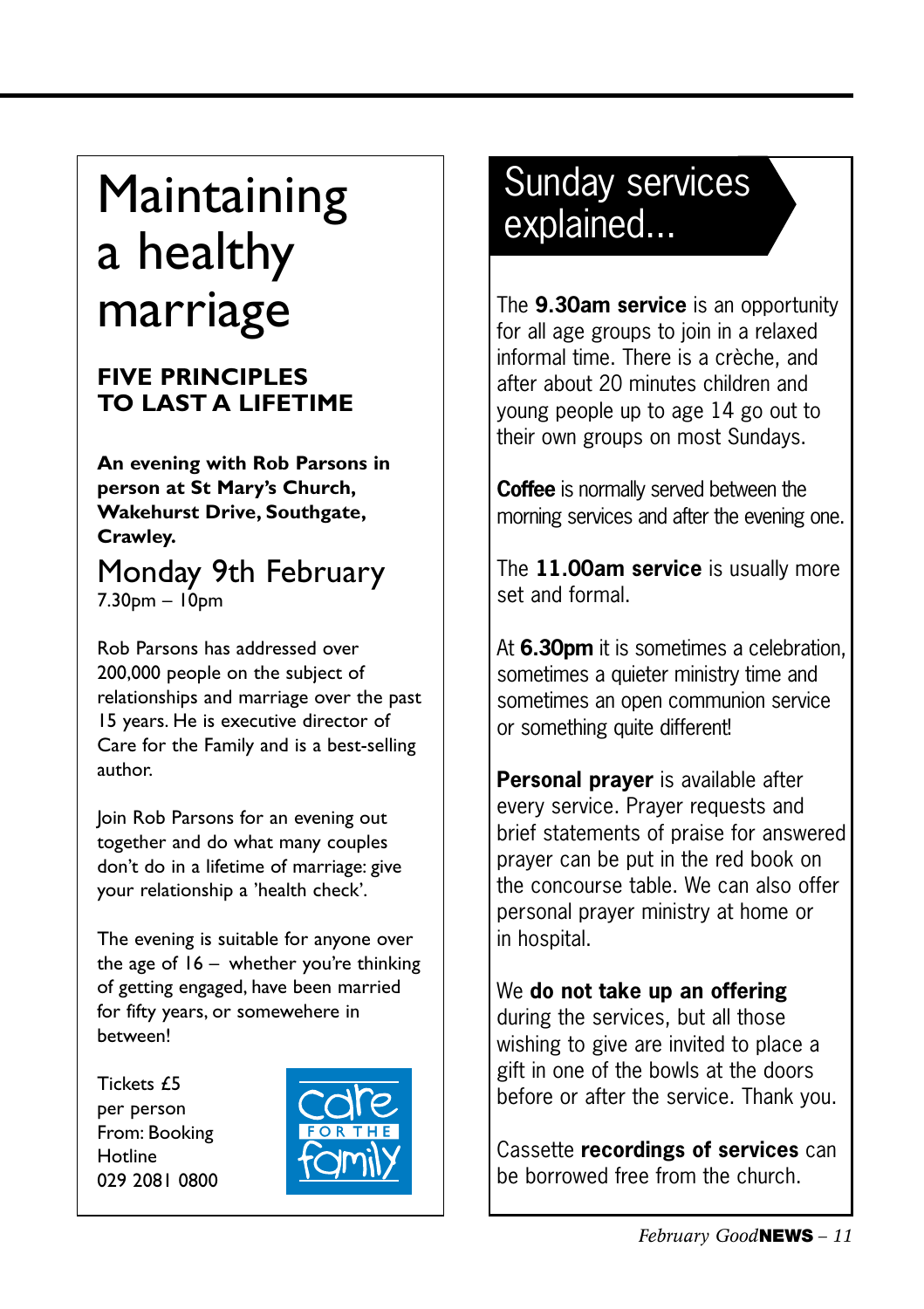## Soccer cash boost

A grant from the Football Foundation, the UK's largest sports charity, will provide training and coaching to teenagers in Kingston-upon-Thames through a project run by Youth for Christ's local centre, Oxygen. The £6,700 cash fillip will provide a programme of football training for three years.

Source: Christian Herald – the UK's only inter–church weekly. Subscribe on 01903 602100

## Christians raise concerns over gambling

**Christian groups appeared before the Joint Committee on the Draft Gambling Bill on 8th January to highlight concerns about the potential harm that could be caused by government proposals.**

The Quaker Action on Alcohol and Drugs (QAAD), the Evangelical Alliance, the Methodist Church and the Salvation Army have teamed up to be heard by the cross–party group of MPs and Lords.

The Christian groups were highlighting concerns surrounding the protection of children and the importance of social responsibility practices in the gambling industry. Attention was also drawn to an NOP poll commissioned by The Salvation Army which showed that 93% of the population think that there are already enough opportunities to gamble, a statistic that appears to undermine the need for extensive deregulation.

The Draft Gambling Bill could

see a dramatic increase in the number of gambling opportunities in the UK and could lead to the development of 'mega–casinos' in towns such as Blackpool. In their evidence the Christian groups called for local people to be given a strong voice in local planning applications.

"Churches in Guildford, where I live, have discovered how difficult it is for local communities to resist applications for new gambling premises, and this will only be made harder after deregulation," said Jennifer Hogg who has campaigned against the construction of a 9–floor casino in Guildford.

The panel raised concerns that problems with debt caused by problem gambling would hit those on low incomes hardest, particularly if the proposed extension of gambling with credit cards goes ahead.

www.eauk.org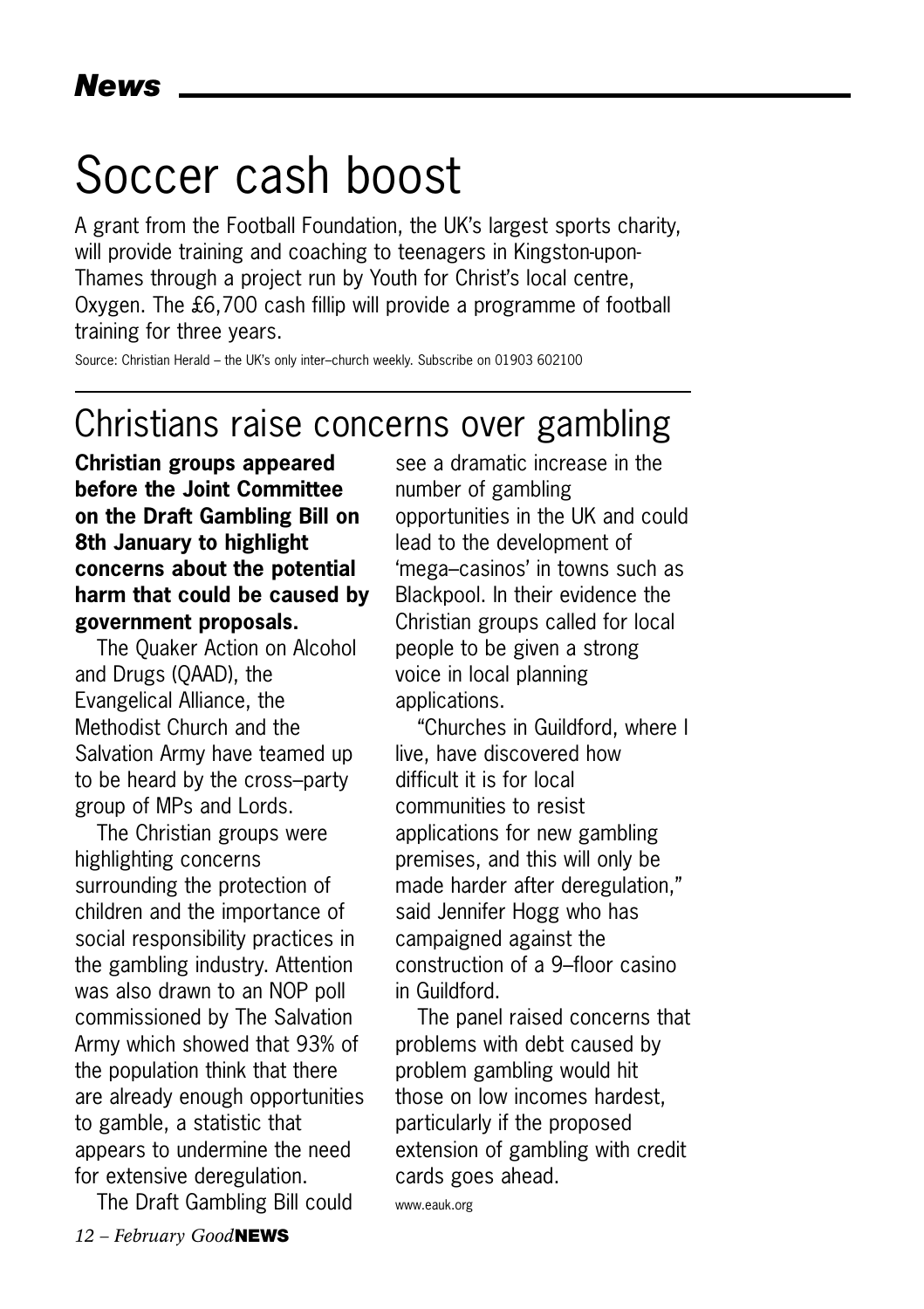# *Good***NEWS** Reader Survey 2004



#### **I** have been editor of this magazine for over 18 months<br>and, to be honest, I am not sure where to go next with **have been editor of this magazine for over 18 months now, GoodNEWS.**

I receive many kind remarks about it, but what do you all *really* think? Well, now is your opportunity to say in our anonymous Reader Survey.

We have randomly sent or given out a good number of these surveys because we genuinely want to hear what you, church-goer or not; local or otherwise, the reader, have to say about GoodNEWS.

It is my desire that this magazine, which comes from a local Christian community, speaks clearly of God too. So, please do some 'soul-searching', pray about the magazine and let me know what comes to mind.

Above all, if you have been given a survey, please take five minutes to complete it and let me have it back (by 12th Feb) to the GoodNEWS pigeon hole at the rear of the church, or post it to: Lindfield URC, GoodNEWS Editor, 50 High Street, Lindfield RH16 2HL

Very many thanks, in anticipation for your help. Watch this space for some write-up of the results in the future.

*David Tingley.* editor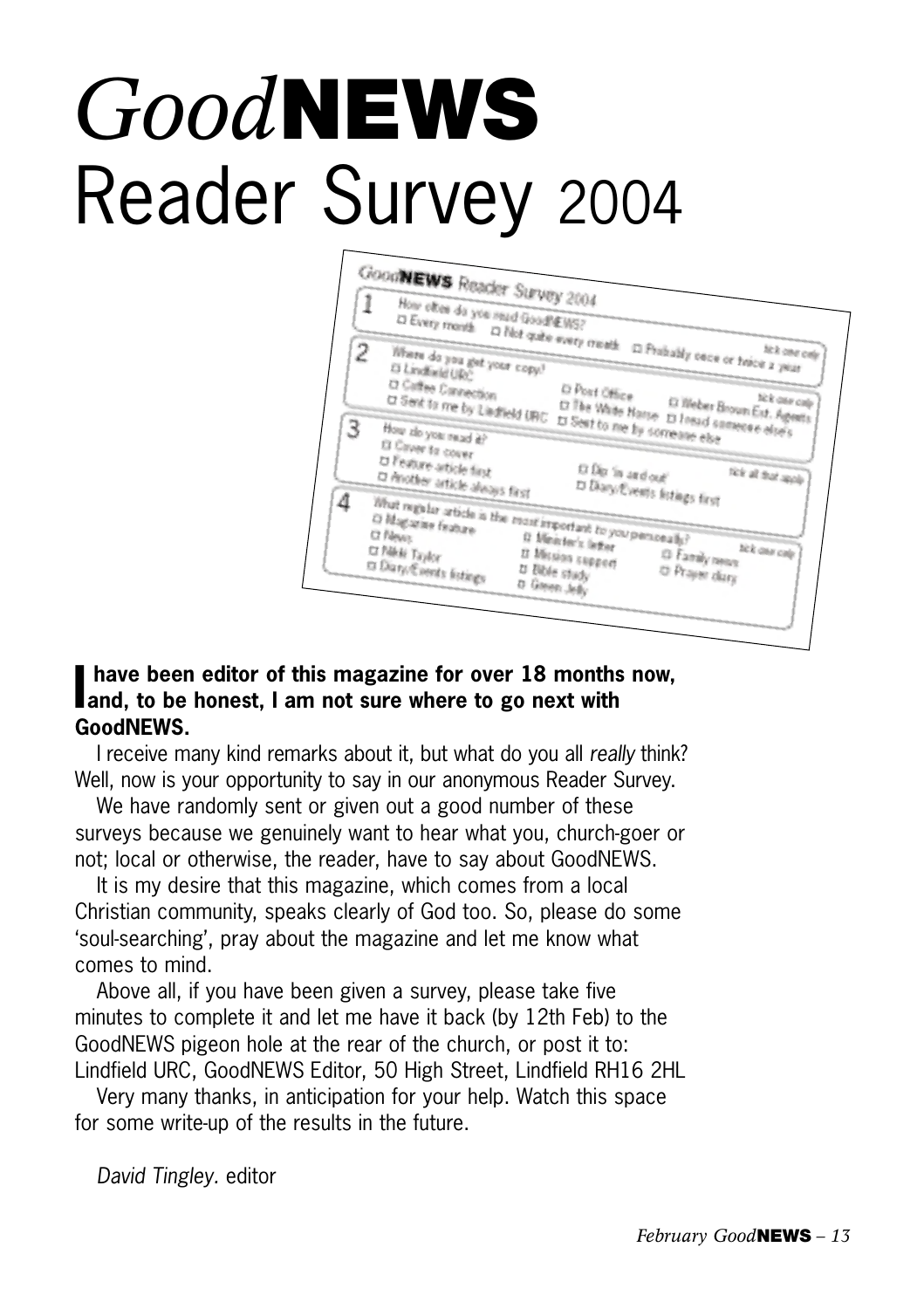### *John 15 v1-17*

## The Vine and the Branches

The cuts<br>I'l am the true vine, and my Father is the gardener. <sup>2</sup>He cuts<br>I'l am the true whip me that bears no finit, while every branc The and my Father is the gardener.<br>In am the true vine, and my Fathers no fruit, while every branch that<br>off every branch in me that bears no fruit will be even more fruitful. 3You does bear fruit he prunes so that it will be even more fruitful. 3You You are already clean because of the word I have spoken to you. loss bear fruit he prunes<br>loes bear fruit he prunes of the word I have sponton can bear fruit<br>are already clean because of the vine. Not branch can you bear fruit by itself; it must remain in the vine. Neither can you bear fruit unless you remain in me. Eself; it must refirem the contract is a man remains in me set of the branches. If a man remains in me set of the vine; you are the branches. If a man remains in me  $\frac{1}{2}$  am the vine; you are the branch function me yo and I in him, he will bear much fruit; apart from me you can do If any the vine; you are the truth in that sometime is the a branch that<br>and I in him, he will bear much fruit; apart from the is like a branch that<br>nothing. <sup>6</sup>If anyone does not remain in me, he is like a branch thrown<br>n is thrown away and withers; such branches are picked up, thrown s thrown away.<br>into the fire and burned.<sup>7</sup> If you remain in me and my words remain<br>If you remain in me and my words remain in you, ask whatever you wish, and it will be given you. 8This is to my Father's glory, that you bear much fruit, showing yourselves to<br>be my disciples. be my disciples.<br>
be my disciples.<br>
<sup>9</sup> As the Father has loved me, so have I loved you. The love, just<br>
11 with you obey my commands, you will remain in his love.<br>
11 with you obey my commands and remain in his love.<br>
12 or, and Salory, that you been.<br>Father's glory, that you been.<br>In disciples.<br>The Father has loved me, so have I loved you. Now remain in my love, i<sup>11</sup> as I have obeyed my Father's commands and remain in his love. 11 have told you this so that my joy may be in you and that your joy may be complete. <sup>12</sup>My command is this: Love each other as I have loved you. 13Greater love has no one than this, that he lay down his life for his friends. 14You are my friends if you do what I command. 15I no longer call you servants, because a servant does not know his master's business. Instead, I have called you friends, for everything that I learned from my Father I have made known to you. 16You did not choose me, but I chose you and appointed you to go and bear fruitfruit that will last. Then the Father will give you whatever you ask in my name.17This is my command: Love each other.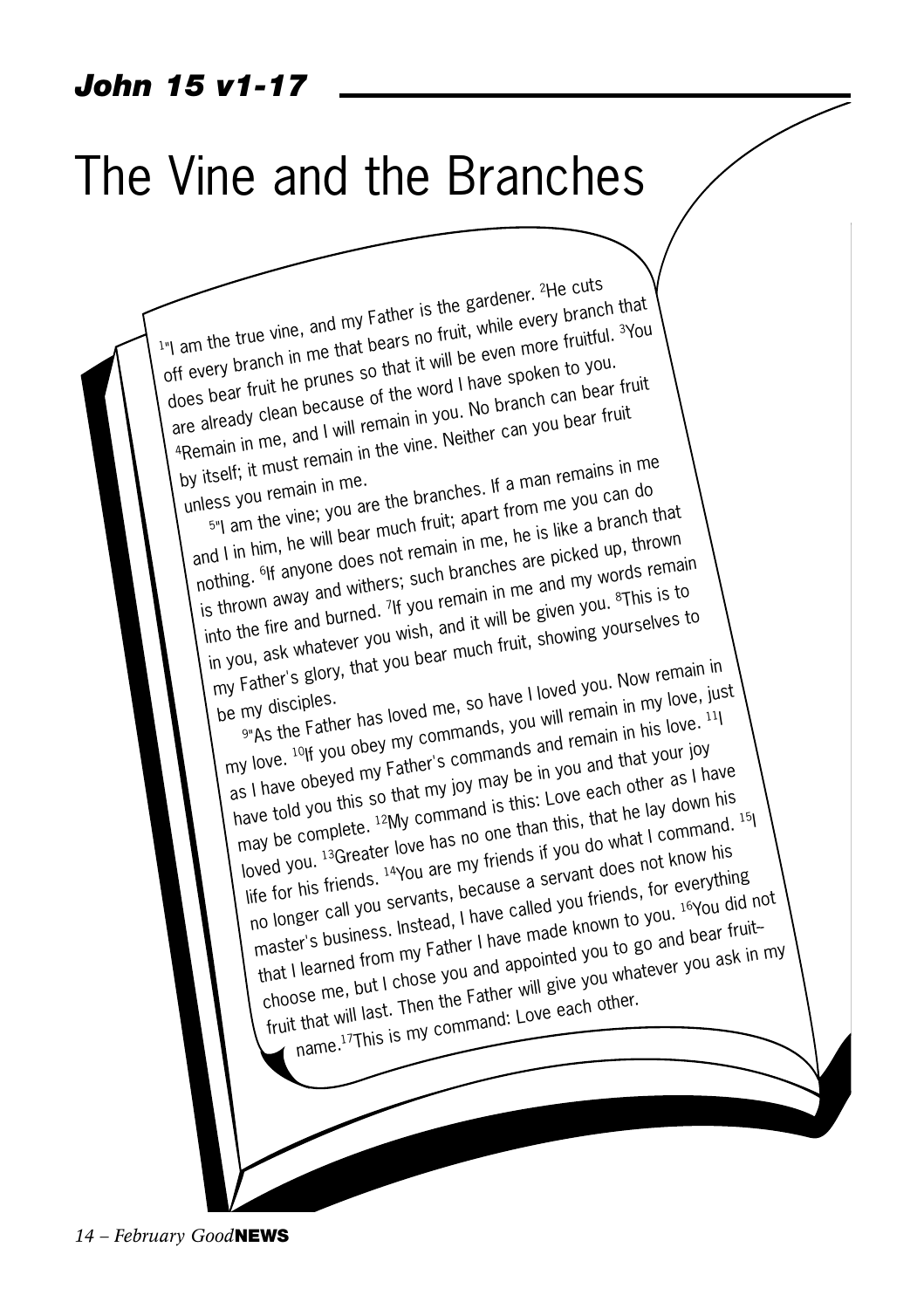## **Here is the last of the seven**<br>**Here** is a sayings of Jesus that **John records for us: "I am the true vine".**

The illustration of the vine is a familiar one in the Middle East, doubly so to Jesus' original hearers, because of its use by the Old Testament prophets. God's people were often pictured as a vine, but sadly always in a negative context, highlighting Israel's failure to bear good fruit (see Isaiah 5v1-7, for example). Jesus, by contrast, declares himself to be the true vine, whose followers (branches of the vine) would bear "much fruit" (v5, 8); "fruit that will last" (v16). In fact, their fruit would be the evidence that they are Jesus' disciples (v8) and that Jesus' costly mission has itself borne fruit.

If we consider ourselves as Jesus' followers, it is important that we know what this "fruit" is. There are clues in other New Testament texts: in Matt 3v8 fruit is evidence of a change of heart, whilst in Matt 7 v17-21 those who bear good fruit are those who not only know Jesus' teaching but put it into practice.

Col 1v10 mentions the fruit of good works, and in Gal 5v22-23, fruit is seen as Christian character.

We achieve all this, says Jesus, by "remaining," or as the older translations have it, by "abiding" in Jesus (v4). Living as close to him as the branch is to the vine, so that the life that is in Jesus becomes our life, his joy our joy (v11), his love our love (v12). In this way, it becomes a delight to obey his commands. People who live like this Jesus is happy to call his friends (v15); they obey God's will not as a grudging duty but because they know him and love him, and are given an insight into God's love for a world that is lost (see 3v16). Our closeness to Jesus will unlock wonderful possibilities in our prayer-life (v7, 16). At times, pruning may be necessary (v2) but it is administered in love by one who cares for us and wants to make our lives more fruitful.

Remember John's purpose in writing his story of Jesus? Look it up again in 20v30-31. That life comes from abiding in Jesus. And don't be discouraged if you think you haven't got there yet. Remember that the Greek word translated "disciple" simply means "learner". The time to get worried is when you think you've arrived!

*Mike Gardiner*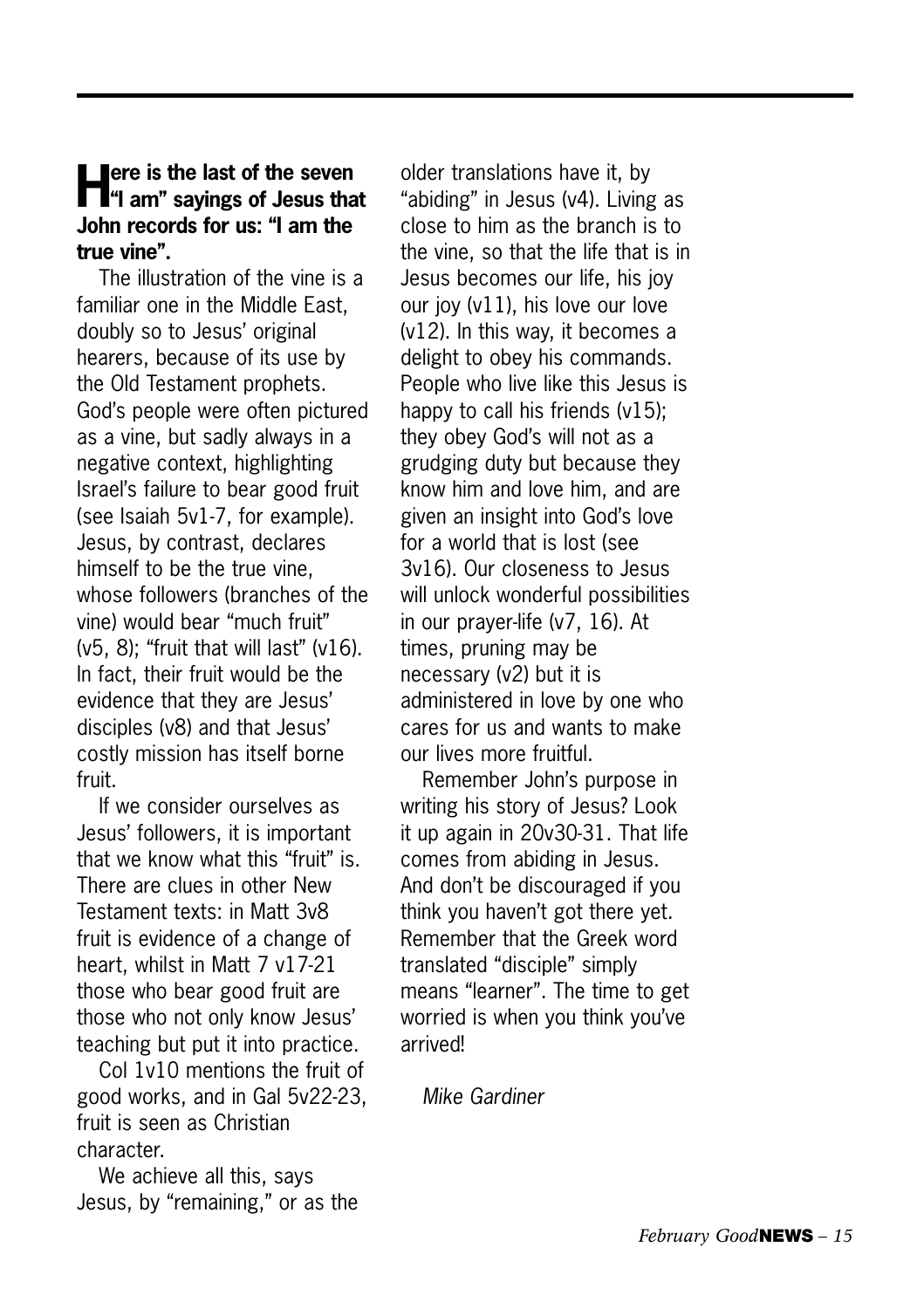# Prison Fellowship

### **HOW MANY SHOPPING DAYS TO CHRISTMAS?**

I hope the above heading has not put you off reading this because in England and Wales there over 100,000 children with a parent in prison and this month we are supporting Prison Fellowship (PF). One of the schemes PF runs is the "Angel Tree".

The children of prisoners are possibly among the most lonely children in our country, particularly at Christmas. Angel Tree is a project which remembers the children of prisoners at Christmas. Not to replace an absent parent in prison, but to give a Christmas present on their behalf. All prisoners are eligible – not just those who are Christians. Prison Fellowship collects donations throughout the year so that they can purchase and distribute the presents in time for Christmas.

Prison Fellowship also runs a scheme called *Sycamore Tree*. The scheme is based on the Bible story of Zacchaeus. It challenges offenders to consider the effects of their crimes on their victims and how this will effect their future behaviour. Victims attend part of the course to tell their stories and the

impact of crime on them and their families. Last year PF ran 74 courses in 34 prisons, one–quarter of the prisons in England and Wales and 891 prisoners took part. This is great news but with your help even more courses could be run.

#### **How can you help?**

- You can pray see the Mission Notice Board – take away and use the Prayer Guides.
- You can find out more see Prison Fellowship News – take away and read.
- You can get involved Lewes Prison is not far away – see the web site: www.prisonfellowship.org.uk
- You can support financially use the special envelopes on the Mission Table and complete a Gift Aid Form, if appropriate.

"*[this course]* has truly opened my eyes to a change deep inside my heart. I am truly grateful from the bottom of my heart. I've strengthened my relationship with God" *A prisoner*

*Bill Green* for the Missions Group

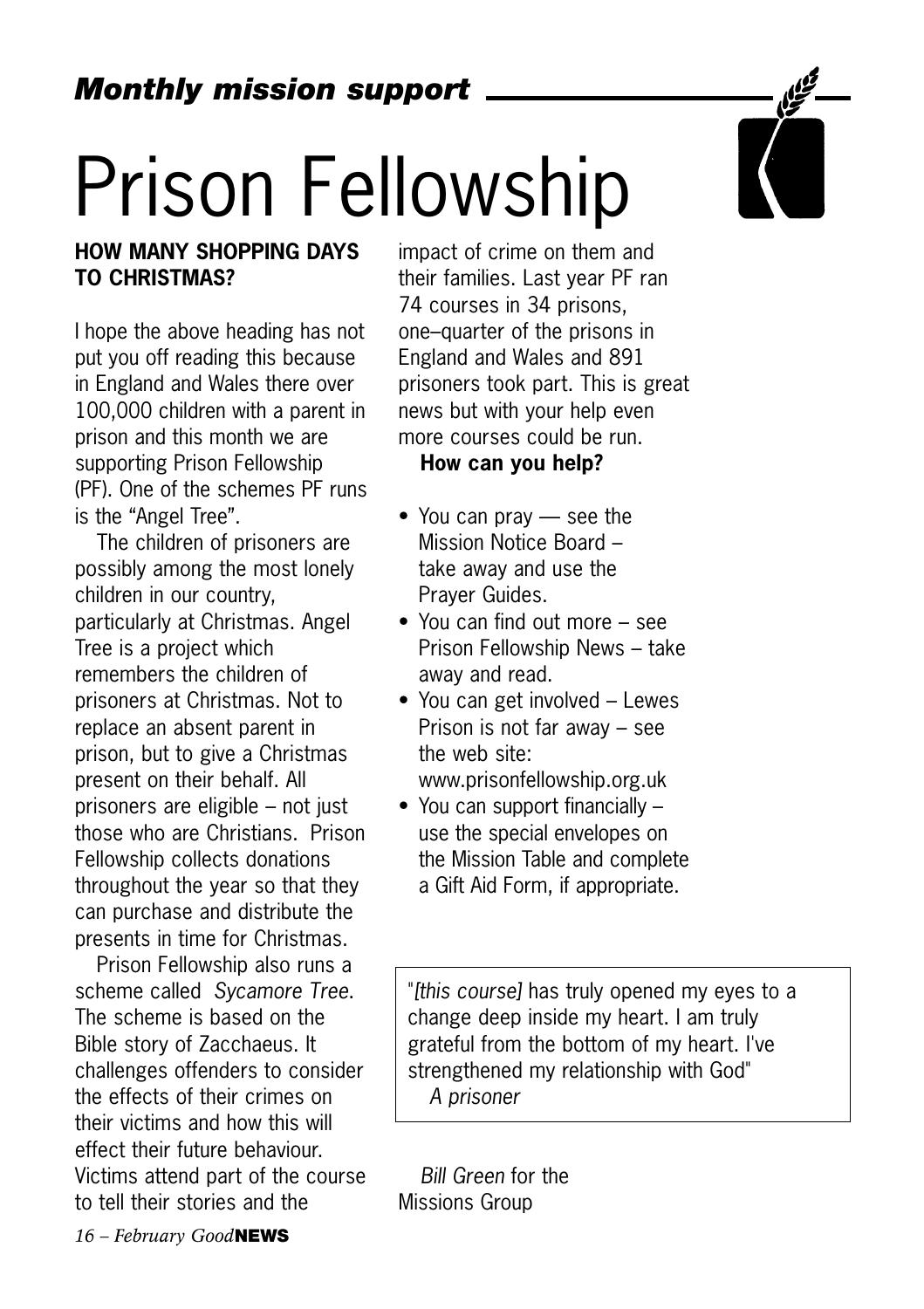# a healthy marriage

### **FIVE PRINCIPLES TO LAST A LIFETIME**

**An evening with Rob Parsons in person at: St Mary's Church,Wakehurst Drive, Southgate, Crawley.**

Monday 9th February 7.30pm – 10pm

Rob Parsons has addressed over 200,000 people on the subject of relationships and marriage over the past 15 years. He is executive director of Care for the Family and is a best-selling author.

Join Rob Parsons for an evening out together and do what many couples don't do in a lifetime of marriage: give your relationship a 'health check'.

The evening is suitable for anyone over the age of  $16$ whether you're thinking of getting engaged, have been married for fifty years or somewehere in between!

Tickets £5 per person From: Booking Hotline 029 2081 0800





Wow! 2004 has arrived already! I spent Christmas & New year with my family, which was great. My sister is beautifully round; we are all excited about the baby, due in May this year. Grandad has recovered enough to return home with a little assistance to get up in the morning and his meals brought for him. At 95 I hope I am as independent as he is. We have so much social assistance available to us here, I wonder how often we appreciate our free medical care and available assistance when we are complaining about paying for prescriptions or on a 2 year waiting list for an operation. Well I know it isn't easy, but I am glad there is a waiting list and hope of an operation.

The M/V Anastasis is in the middle of the surgical outreach now in Sierra Leone. Many people have received operations. The new Centre for the New Steps programme is well underway and moving forward at a rapid rate.

However, the finances aren't coming in to keep up with expenditure. We are trusting God will provide for the needs and working to find funds, but it is hard to know where the balance of stepping out in faith is and where we need to be good stewards. Still, I am excited about what 2004 will bring.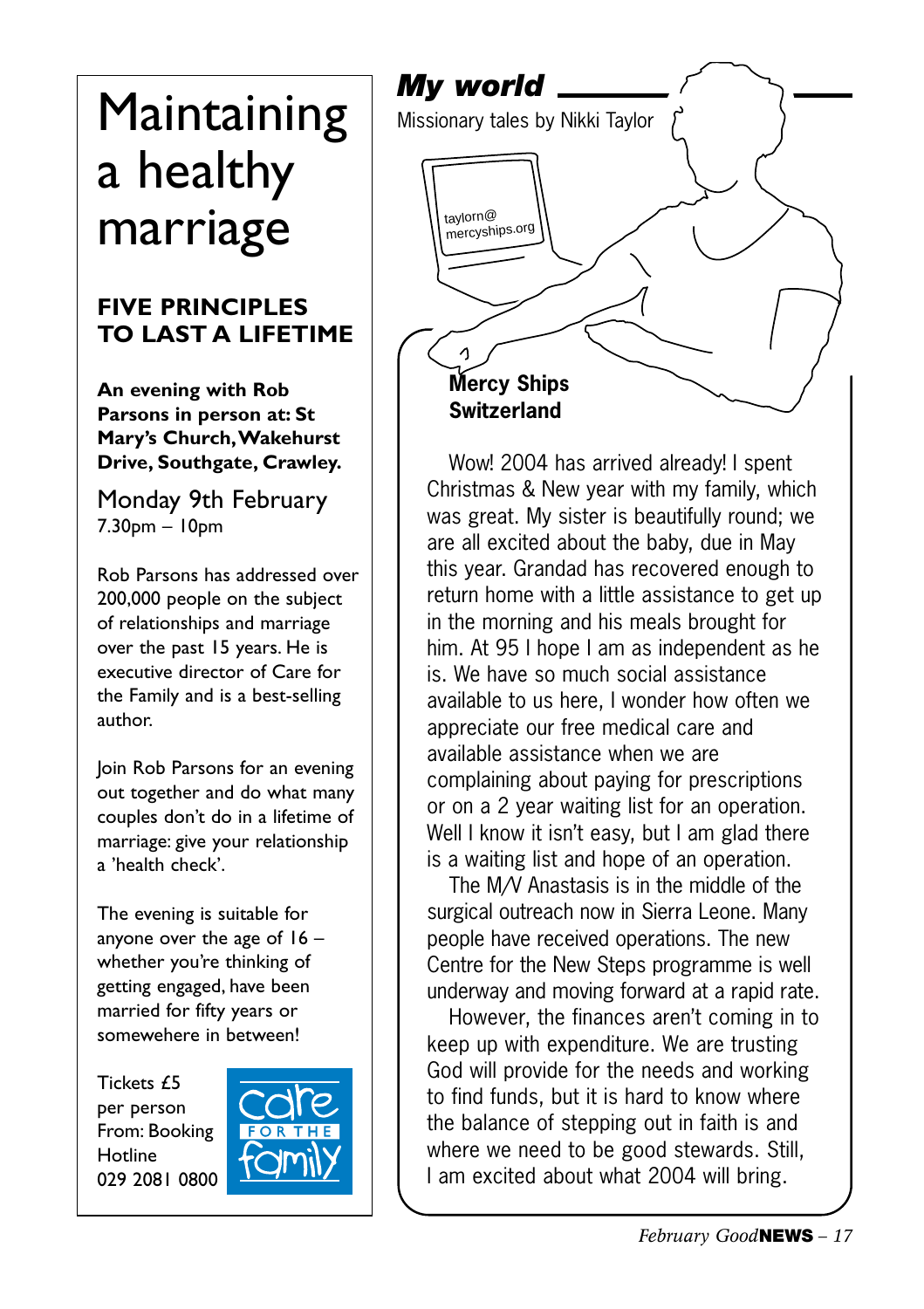

## **THE BOYS' BRIGADE Brighton Hove & District Battalion**

Registered Charity Number 1071122

## Is seeking a

## **Part-time Battalion and Company Worker**

To support and encourage its very important

Christian ministry to boys and young men in local

**Companies and at Battalion level** 

The successful candidate will have

- A commitment to the Lord Jesus Christ
- A vision for the work of the Boys' Brigade
- **Experience of working with young people**
- Good team working skills and a flexible approach
- Good communication and organisational skills
- A willingness to undertake training

It is expected that the appointee will work for an average minimum of 9 hours a week for an honorarium of £1800 pa. with 4 weeks holiday pa. The appointment would be for an initial 3 year period subject to review.

For further details and an application form please contact: Brian Stone tel: 01273 594012 e-mail: bbbrighton@boys-brigade.org.uk Address: Rydal 36 Southwick Street Southwick West Sussex BN42 4TG Completed applications should be received by 31 January 2004.

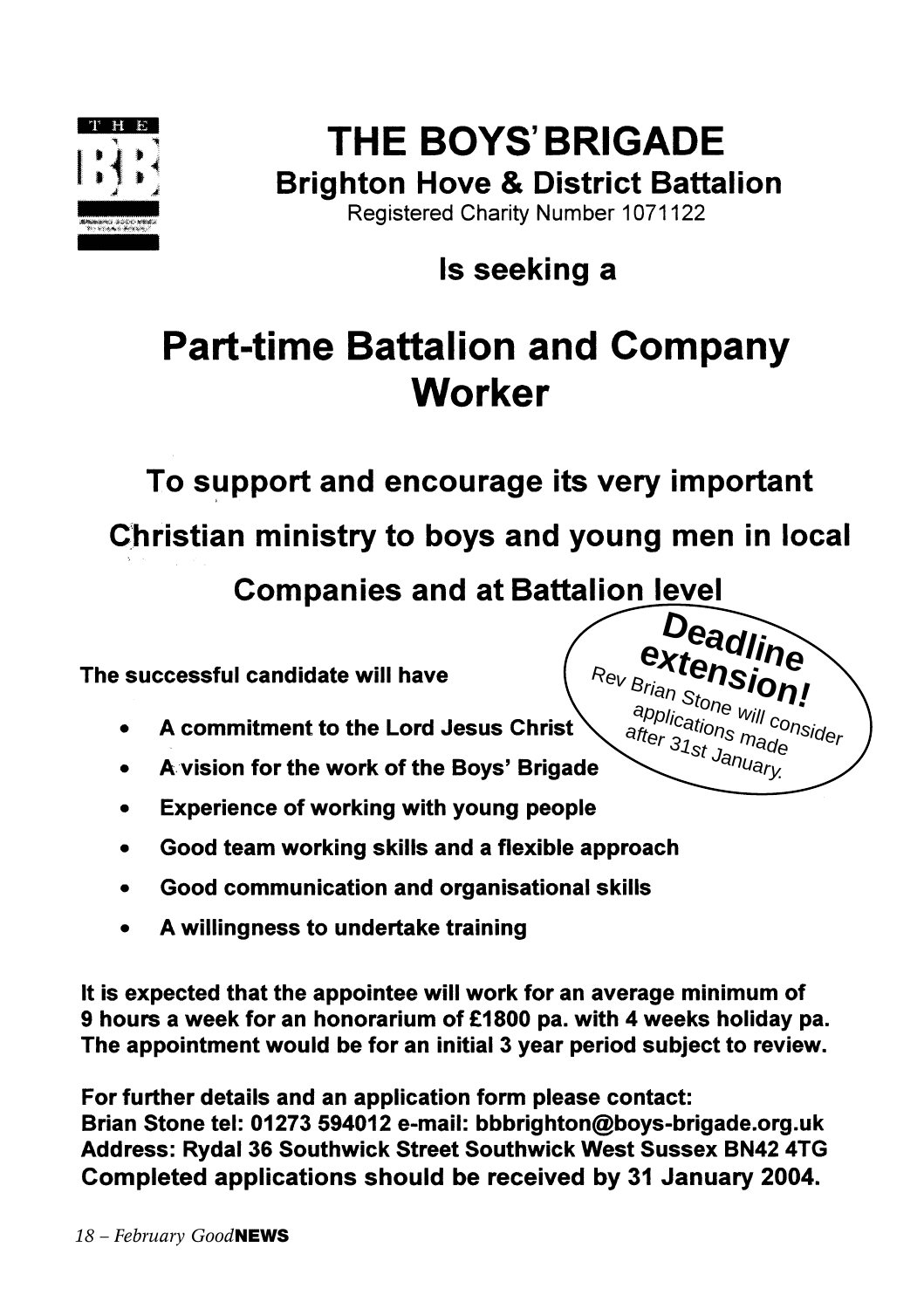# DIETS!

The Japenese eat very little fat and suffer few heart attacks than the British or Americans.

The Mexicans eat a lot of fat and suffer fewer heart attacks than the British or Americans.

The Japanese drink very little red wine and suffer fewer heart attacks than the British or Americans.

The Italians drink excessive amounts of red wine and suffer fewer heart attacks than the British or Americans.

The Germans drink a lot of beers and eat lots of sausages and fats and suffer fewer heart attacks than the British or Americans.

Conclusion: Eat and drink what you like; speaking English is apparently what kills you!